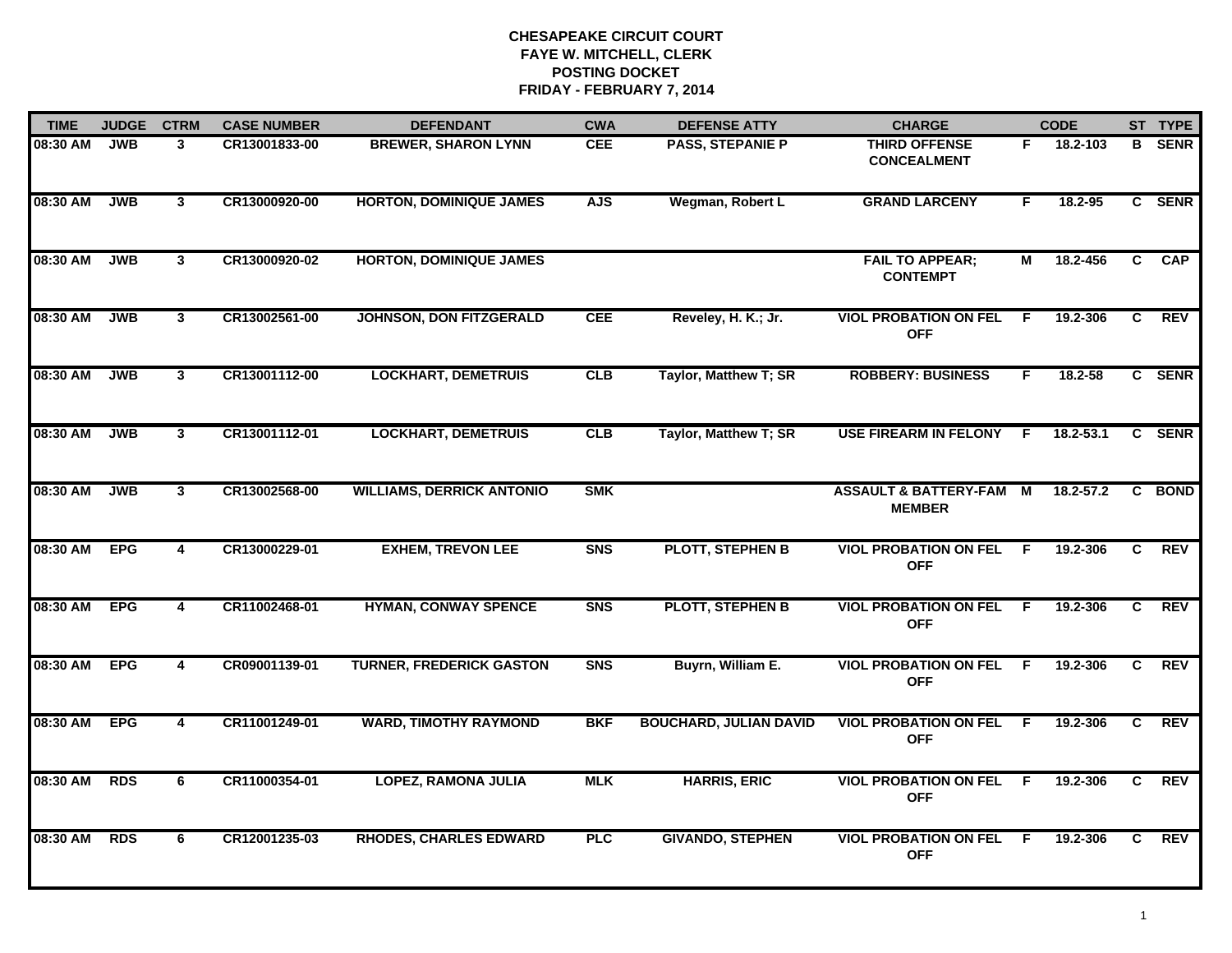| <b>TIME</b> | <b>JUDGE</b> | <b>CTRM</b>    | <b>CASE NUMBER</b> | <b>DEFENDANT</b>                | <b>CWA</b> | <b>DEFENSE ATTY</b>       | <b>CHARGE</b>                                   |    | <b>CODE</b>    |   | ST TYPE       |
|-------------|--------------|----------------|--------------------|---------------------------------|------------|---------------------------|-------------------------------------------------|----|----------------|---|---------------|
| 09:00 AM    | <b>WJP</b>   | $\mathbf{1}$   | CR13001071-00      | YONKA, MATTHEW                  | <b>BKF</b> | <b>POULSON, MICHAEL</b>   | <b>DUI 1ST (ACC)</b>                            |    | M A.18.2-266   | в | <b>SUP</b>    |
| 09:30 AM    | <b>RDS</b>   | $\overline{2}$ | CR12001662-02      | <b>BROWN, LEVASSHE ANTWONIE</b> |            |                           | <b>DISOBEY JUDGEMENT;</b><br><b>CONTEMPT</b>    | М  | 18.2-456       |   | <b>ADAT</b>   |
| 09:30 AM    | <b>RDS</b>   | $\overline{2}$ | CR13002578-00      | <b>JONES, ERICA LUCILLE</b>     | <b>DPB</b> |                           | <b>WELFARE FRAUD-FALSE</b><br><b>STATEMENT</b>  | F. | 63.2-522       |   | <b>B</b> ADAT |
| 09:30 AM    | <b>RDS</b>   | $\mathbf{2}$   | CR13002578-01      | <b>JONES, ERICA LUCILLE</b>     | <b>DPB</b> |                           | <b>WELFARE FRAUD-FALSE</b><br><b>STATEMENT</b>  | F. | 63.2-522       |   | <b>B</b> ADAT |
| 09:30 AM    | <b>RDS</b>   | $\mathbf{2}$   | CR13002578-01      | <b>JONES, ERICA LUCILLE</b>     | <b>DPB</b> |                           | <b>WELFARE FRAUD-FALSE</b><br><b>STATEMENT</b>  | F. | 63.2-522       |   | <b>B</b> ADAT |
| 09:30 AM    | <b>RDS</b>   | $\mathbf{2}$   | CR13002578-02      | <b>JONES, ERICA LUCILLE</b>     | <b>DPB</b> |                           | <b>WELFARE FRAUD-FAIL TO F</b><br><b>NOTIFY</b> |    | 63.2-513       |   | <b>B</b> ADAT |
| 09:30 AM    | <b>RDS</b>   | $\overline{2}$ | CR13002578-02      | <b>JONES, ERICA LUCILLE</b>     | <b>DPB</b> |                           | <b>WELFARE FRAUD-FAIL TO F</b><br><b>NOTIFY</b> |    | 63.2-513       |   | <b>B</b> ADAT |
| 09:30 AM    | <b>RDS</b>   | $\overline{2}$ | CR13002578-03      | <b>JONES, ERICA LUCILLE</b>     | <b>DPB</b> |                           | <b>WELFARE FRAUD-FAIL TO F</b><br><b>NOTIFY</b> |    | 63.2-513       |   | <b>B</b> ADAT |
| 09:30 AM    | <b>RDS</b>   | $\overline{2}$ | CR13002578-03      | <b>JONES, ERICA LUCILLE</b>     | <b>DPB</b> |                           | <b>WELFARE FRAUD-FAIL TO F</b><br><b>NOTIFY</b> |    | 63.2-513       |   | <b>B</b> ADAT |
| 10:00 AM    | <b>WJP</b>   | $\mathbf{1}$   | CR13002594-00      | <b>BRITTS, ROBERT LEWIS</b>     | <b>BKF</b> | <b>BLACK, HUGH E; III</b> | <b>BOMB/BURN THREAT:</b><br>ACCUSED>=15Y        | F. | $18.2 - 83$    |   | <b>B</b> TRYL |
| 10:00 AM    | <b>WJP</b>   | $\mathbf{1}$   | CR13001071-00      | YONKA, MATTHEW                  | <b>BKF</b> | <b>POULSON, MICHAEL</b>   | <b>DUI 1ST (ACC)</b>                            |    | $M$ A.18.2-266 |   | <b>B</b> JURY |
| 10:00 AM    | <b>JWB</b>   | 3              | CR13002582-00      | <b>DIGGS, ALFRED LAMAR</b>      | PLC        | <b>JONES, M COLSTON</b>   | <b>PWID MARIJUANA</b>                           |    | $F$ 18.2-248.1 |   | C TRYL        |
| 10:00 AM    | <b>JWB</b>   | 3              | CR13002034-00      | <b>FALTZ, BARRIE DION</b>       | <b>WHC</b> | <b>JONES, M COLSTON</b>   | <b>FORGERY</b>                                  | F. | 18.2-168       |   | C TRYL        |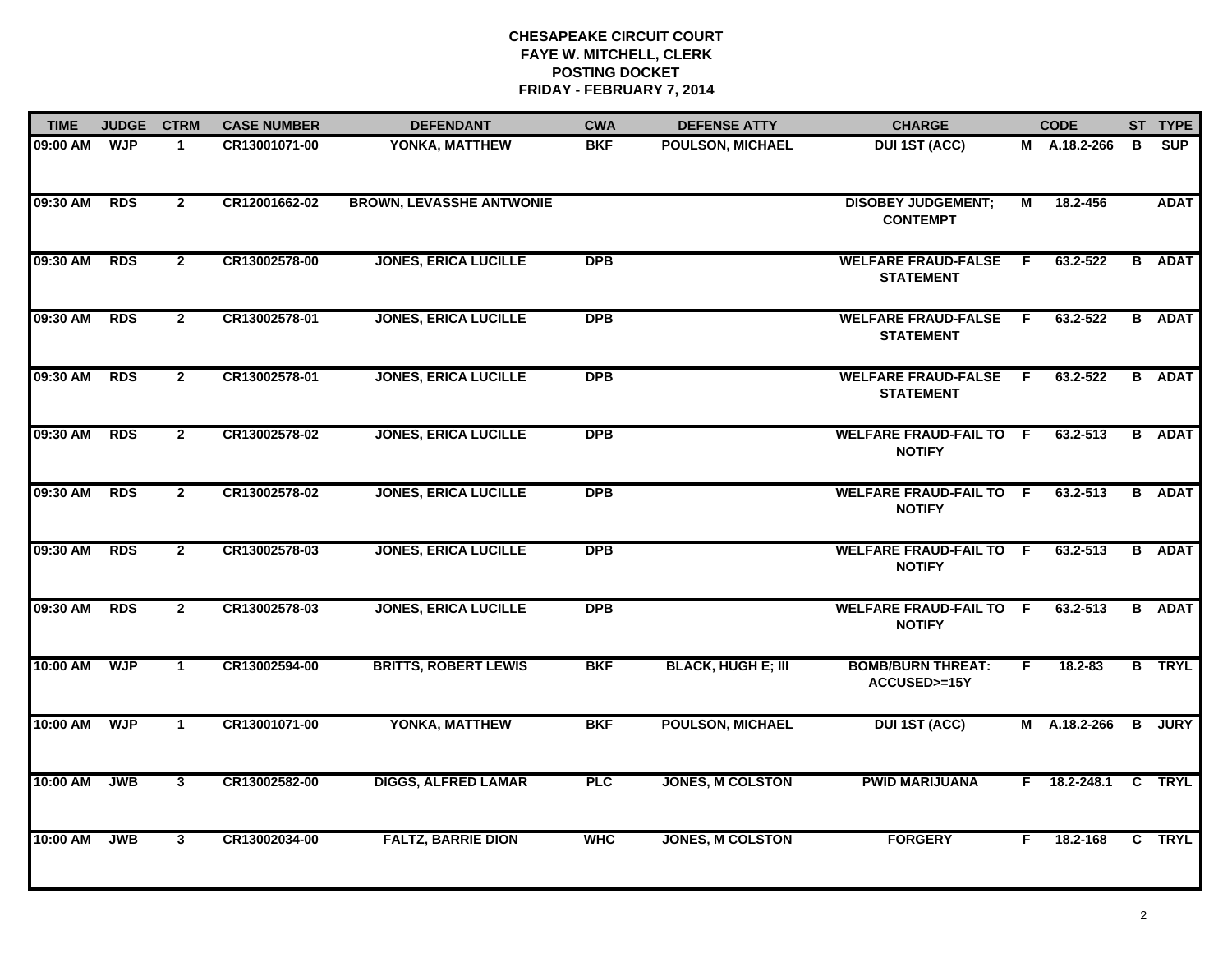| <b>TIME</b> | <b>JUDGE</b> | <b>CTRM</b>    | <b>CASE NUMBER</b> | <b>DEFENDANT</b>                | <b>CWA</b> | <b>DEFENSE ATTY</b>          | <b>CHARGE</b>                                  |    | <b>CODE</b>     |     | ST TYPE       |
|-------------|--------------|----------------|--------------------|---------------------------------|------------|------------------------------|------------------------------------------------|----|-----------------|-----|---------------|
| 10:00 AM    | <b>JWB</b>   | $\mathbf{3}$   | CR13002459-00      | <b>GREGORY, MALISSIA MARIE</b>  | <b>SNS</b> | Crook, Heather B             | A&B-FAM MEMBER, 3RD+ F<br><b>OFF</b>           |    | 18.2-57.2       |     | <b>B</b> TRYL |
| 10:00 AM    | <b>JWB</b>   | $\mathbf{3}$   | CR14000111-00      | <b>LILJEGREN, AIRIKA LYNN</b>   | <b>LBG</b> | <b>TITTER, JENNIFER</b>      | <b>MURDER 1ST DEGREE</b>                       | F. | 18.2-32         | C   | <b>MOT</b>    |
| 10:00 AM    | <b>JWB</b>   | $\mathbf{3}$   | CR14000111-01      | <b>LILJEGREN, AIRIKA LYNN</b>   | <b>LBG</b> | <b>TITTER, JENNIFER</b>      | <b>TRANSPORT DEAD BODY</b>                     |    | F 18.2-323.02   | C   | MOT           |
| 10:00 AM    | <b>JWB</b>   | $\mathbf{3}$   | CR14000111-02      | <b>LILJEGREN, AIRIKA LYNN</b>   | <b>LBG</b> | <b>TITTER, JENNIFER</b>      | <b>TRANSPORT DEAD BODY</b>                     |    | F 18.2-323.02   | C   | MOT           |
| 10:00 AM    | <b>JWB</b>   | 3              | CR10000012-01      | <b>MANERS, MARK EDWARD</b>      | <b>PLC</b> | Wegman, Robert L.            | <b>VIOL GOOD BEHAV ON MISD M</b><br><b>OFF</b> |    | 19.2-306        |     | C BOND        |
| 10:00 AM    | <b>JWB</b>   | $\mathbf{3}$   | CR14000113-00      | <b>MARTINEZ, RYAN LEE</b>       | <b>LBG</b> | Stowe, Randolph D            | <b>MURDER 1ST DEGREE</b>                       | F. | 18.2-32         | C.  | <b>MOT</b>    |
| 10:00 AM    | <b>JWB</b>   | 3              | CR14000113-01      | <b>MARTINEZ, RYAN LEE</b>       | <b>LBG</b> | Stowe, Randolph D            | <b>USE/DISPLAY FIREARM</b>                     | F. | $18.2 - 53.1$   | C   | <b>MOT</b>    |
| 10:00 AM    | <b>JWB</b>   | $\mathbf{3}$   | CR14000113-02      | <b>MARTINEZ, RYAN LEE</b>       | <b>LBG</b> | Stowe, Randolph D            | <b>TRANSPORT DEAD BODY</b>                     |    | $F$ 18.2-323.02 | - C | МОТ           |
| 10:00 AM    | <b>JWB</b>   | 3              | CR14000113-03      | <b>MARTINEZ, RYAN LEE</b>       | <b>LBG</b> | Stowe, Randolph D            | <b>TRANSPORT DEAD BODY</b>                     |    | F 18.2-323.02   | C.  | МОТ           |
| 10:00 AM    | <b>JWB</b>   | $\mathbf{3}$   | CR13002668-00      | <b>ROBINSON, MICHAEL THOMAS</b> | <b>WHC</b> | <b>SINGLETON, KENNTH L</b>   | <b>VIOL PROBATION ON FEL</b><br><b>OFF</b>     | E  | 19.2-306        |     | C BOND        |
| 10:00 AM    | <b>JWB</b>   | 3              | CR12002647-01      | <b>SEABRON, DESHAWN FRANK</b>   | <b>PLC</b> | <b>SWIFT-SHERARD, SANITA</b> | <b>VIOL PROBATION ON FEL</b><br><b>OFF</b>     | F  | 19.2-306        |     | C BOND        |
| 10:00 AM    | <b>EPG</b>   | $\overline{4}$ | CR12001691-00      | <b>CLARK, WILLIAM HURSELL</b>   | <b>CPO</b> | Wegman, Robert L.            | <b>VIOL PROBATION ON FEL</b><br><b>OFF</b>     | F. | 19.2-306        |     | C BOND        |
| 10:00 AM    | <b>EPG</b>   | 4              | CR12001396-02      | <b>ELLIOTT, RICHARD CRAIG</b>   | <b>ABD</b> | <b>PASS, STEPHANIE</b>       | <b>VIOL PROBATION ON FEL</b><br><b>OFF</b>     | F. | 19.2-306        |     | C BOND        |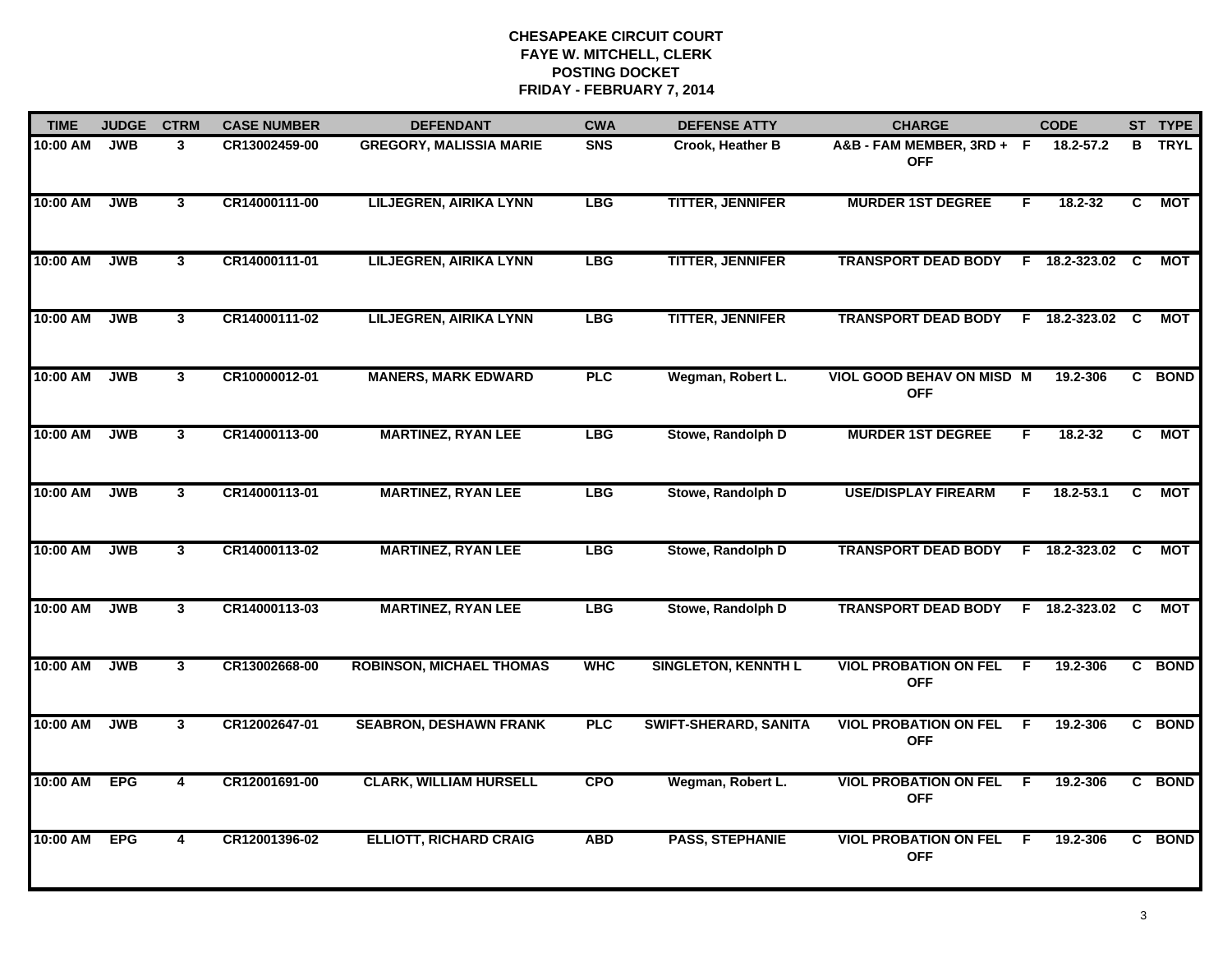| <b>TIME</b> | <b>JUDGE</b> | <b>CTRM</b>             | <b>CASE NUMBER</b> | <b>DEFENDANT</b>                | <b>CWA</b> | <b>DEFENSE ATTY</b>          | <b>CHARGE</b>                                 |    | <b>CODE</b>           |              | ST TYPE       |
|-------------|--------------|-------------------------|--------------------|---------------------------------|------------|------------------------------|-----------------------------------------------|----|-----------------------|--------------|---------------|
| 10:00 AM    | <b>EPG</b>   | $\overline{\mathbf{A}}$ | CR14000032-00      | <b>EVANS, KENTE DAWAN</b>       | <b>MLK</b> | <b>JONES, M COLSTON</b>      | <b>POSS SCH I/II CONT SUB</b>                 | F  | 18.2-250              | $\mathbf{c}$ | <b>PLEA</b>   |
| 10:00 AM    | <b>EPG</b>   | $\overline{4}$          | CR14000032-01      | <b>EVANS, KENTE DAWAN</b>       |            | <b>JONES, M COLSTON</b>      | <b>SUSP O/L</b>                               | м  | B.46.2-301            |              | C PLEA        |
| 10:00 AM    | <b>EPG</b>   | $\overline{4}$          | CR14000076-00      | <b>FONTAINE, ROBERT DENNIS</b>  | <b>AHM</b> | <b>BARLOW, JASON</b>         | <b>DUI-3RD W/IN 5 YRS</b>                     |    | $F$ C.18.2-266        |              | <b>B</b> PLEA |
| 10:00 AM    | <b>EPG</b>   | 4                       | CR14000076-01      | <b>FONTAINE, ROBERT DENNIS</b>  | <b>AHM</b> | <b>BARLOW, JASON</b>         | <b>REFUSAL-3RD</b>                            |    | M B.18.2-268.3 B PLEA |              |               |
| 10:00 AM    | <b>EPG</b>   | 4                       | CR13002548-00      | <b>JOHNSON, MICHAEL WILLIS</b>  | <b>AJS</b> | <b>WENTWORTH, RACHEL</b>     | <b>POSS OF OXYCODONE</b>                      | F. | 18.2-250              |              | <b>B</b> TRYL |
| 10:00 AM    | <b>EPG</b>   | 4                       | CR13002548-01      | <b>JOHNSON, MICHAEL WILLIS</b>  | <b>AJS</b> | <b>WENTWORTH, RACHEL</b>     | <b>POSS COCAINE</b>                           | F. | 18.2-248              |              | <b>B</b> TRYL |
| 10:00 AM    | <b>EPG</b>   | $\overline{\mathbf{4}}$ | CR13002548-02      | <b>JOHNSON, MICHAEL WILLIS</b>  | <b>AJS</b> | <b>WENTWORTH, RACHEL</b>     | <b>POSS MARIJUANA</b>                         | М  | 18.2-250.1            |              | <b>B</b> TRYL |
| 10:00 AM    | <b>EPG</b>   | $\overline{4}$          | CR13002548-03      | <b>JOHNSON, MICHAEL WILLIS</b>  | <b>AJS</b> | <b>WENTWORTH, RACHEL</b>     | POSS TYLENOL W/CODEINE M                      |    | 18.2-250              |              | <b>B</b> TRYL |
| 10:00 AM    | <b>EPG</b>   | 4                       | CR13002548-04      | <b>JOHNSON, MICHAEL WILLIS</b>  | <b>AJS</b> | <b>WENTWORTH, RACHEL</b>     | DRIVING ON SUSPEND O/L                        | M  | B.46.2-301            | B            | <b>TRYL</b>   |
| 10:00 AM    | <b>EPG</b>   | 4                       | CR13002379-00      | <b>LOCKHART, DE'UNKA ALEXIS</b> | <b>CEE</b> | <b>MASON, SHARON B</b>       | PETIT LARCENY, 3RD+ OFF F                     |    | 18.2-96               |              | <b>B</b> TRYL |
| 10:00 AM    | <b>EPG</b>   | 4                       | CR14000071-00      | <b>MOSBY, REGINALD DEON; JR</b> | <b>MLK</b> | <b>MELTON, JAMES</b>         | HIT AND RUN-INJURY OR<br><b>DEATH</b>         | -F | 46.2-894              |              | <b>B</b> TRYL |
| 10:00 AM    | <b>EPG</b>   | $\overline{\mathbf{4}}$ | CR14000037-00      | <b>POWELL, ANTHONY LLOYD</b>    | <b>CPO</b> | <b>DAVIS, RICHARD J; III</b> | FEL DRIVE HABITUAL OFF-<br><b>PRIOR</b>       | -F | B.46.2-357            | B            | <b>TRYL</b>   |
| 10:00 AM    | <b>EPG</b>   | 4                       | CR14000037-01      | <b>POWELL, ANTHONY LLOYD</b>    | <b>CPO</b> | <b>DAVIS, RICHARD J; III</b> | <b>HABITUAL OFFENDER-</b><br><b>PRIOR OFF</b> |    | F B.46.2-357          |              | <b>B</b> TRYL |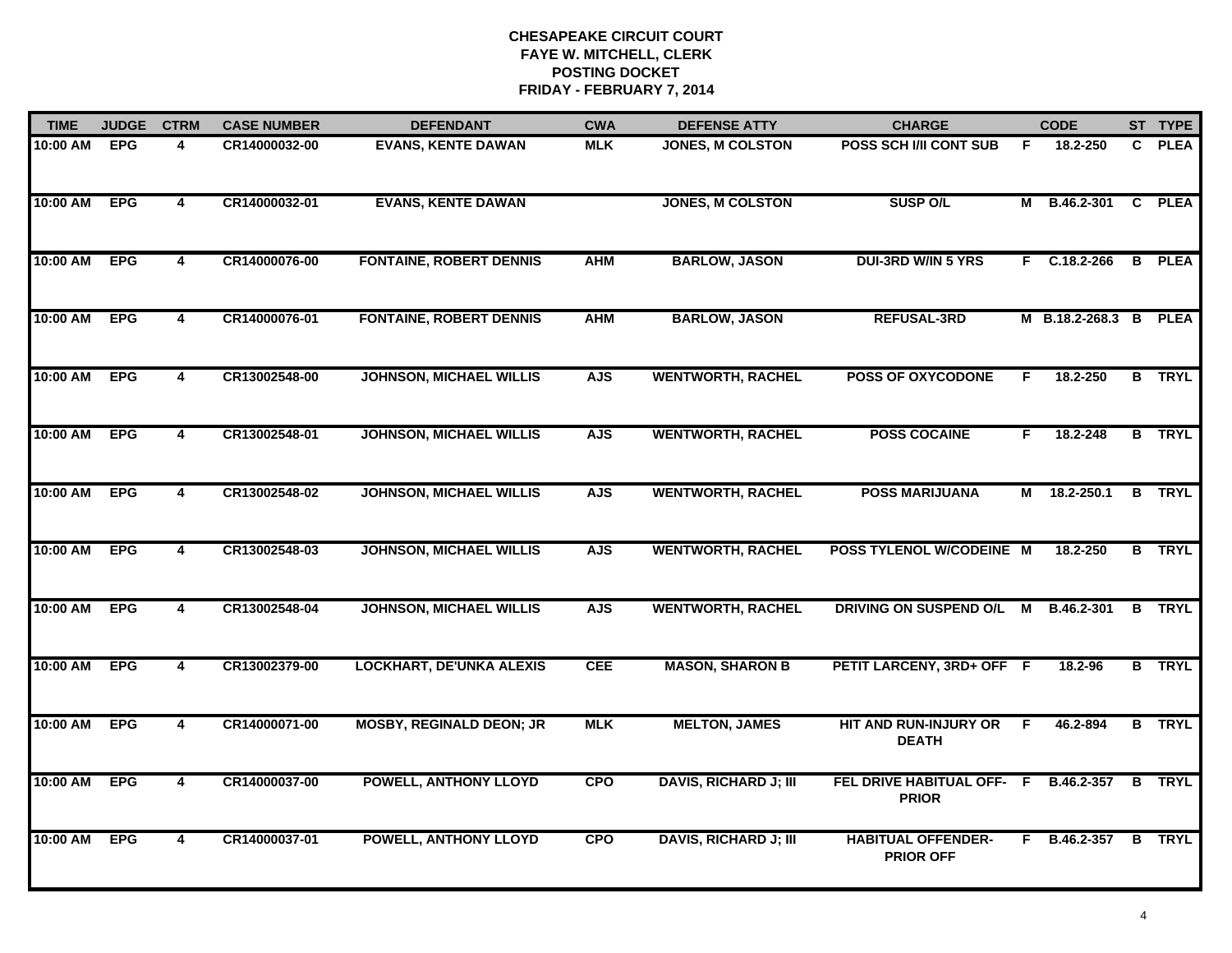| <b>TIME</b>  | <b>JUDGE</b> | <b>CTRM</b> | <b>CASE NUMBER</b> | <b>DEFENDANT</b>                 | <b>CWA</b> | <b>DEFENSE ATTY</b>     | <b>CHARGE</b>                                     |              | <b>CODE</b>          |   | ST TYPE       |
|--------------|--------------|-------------|--------------------|----------------------------------|------------|-------------------------|---------------------------------------------------|--------------|----------------------|---|---------------|
| 10:00 AM EPG |              | 4           | CR14000002-00      | <b>THOMAS, KHALIL AMMON</b>      | <b>AJS</b> | <b>SPENCER, JO ANNE</b> | <b>HIT &amp; RUN-INJ OR DEATH</b>                 |              | F E.46.2-894         |   | <b>B</b> TRYL |
| 10:00 AM     | <b>RDS</b>   | 6           | CJ13000176-00      | IN RE JUVENILE APPEAL            | <b>KAR</b> |                         | <b>IMPROPER</b><br><b>CONTROL/DRIVING</b>         | $\mathbf{I}$ | 46.2-869             |   | S TRYL        |
| 10:00 AM     | <b>RDS</b>   | 6           | CR13002700-00      | <b>BAZEMORE, SETH RICHARD</b>    | <b>SMK</b> |                         | 67/55 SP                                          | $\mathbf{L}$ | F.46.2-870           |   | S TRYL        |
| 10:00 AM     | <b>RDS</b>   | 6           | CR13002701-00      | <b>BLACKMAN, WILLIAM RAY; JR</b> | <b>KAR</b> |                         | <b>EXP INSP</b>                                   |              | I A.46.2-1158 S TRYL |   |               |
| 10:00 AM     | <b>RDS</b>   | 6           | CR11001565-00      | <b>BROWN, KELVIN LEE; SR</b>     | <b>SMK</b> |                         | ASSAULT & BATTERY-FAM M<br><b>MEMBER</b>          |              | 18.2-57.2            | B | UA            |
| 10:00 AM     | <b>RDS</b>   | 6           | CR11001566-00      | <b>CHALMERS, MELVIN LEE</b>      | <b>KAR</b> |                         | <b>ASSAULT &amp; BATTERY-WIFE M</b>               |              | 18.2-57.2            | в | <b>UA</b>     |
| 10:00 AM     | <b>RDS</b>   | 6           | CR13002715-00      | <b>COLEMAN, KEITH ALLAN</b>      | <b>KAR</b> |                         | <b>PUBLIC NUISANCE - DOG - M</b><br><b>MYA</b>    |              | $10 - 45$            |   | S TRYL        |
| 10:00 AM     | <b>RDS</b>   | 6           | CR13002715-01      | <b>COLEMAN, KEITH ALLAN</b>      | <b>KAR</b> |                         | <b>SHOWCAUSE-NUISANCE</b>                         | М            | $10-45(B)$           |   | S TRYL        |
| 10:00 AM     | <b>RDS</b>   | 6           | CR13002715-02      | <b>COLEMAN, KEITH ALLAN</b>      | <b>KAR</b> |                         | <b>NO CITY LICENSE - MYA</b>                      | М            | 10-62                |   | S TRYL        |
| 10:00 AM     | <b>RDS</b>   | 6           | CR13002715-03      | <b>COLEMAN, KEITH ALLAN</b>      | <b>KAR</b> |                         | <b>NO RABIES VACCINATION - M</b><br><b>MYA</b>    |              | $10 - 43$            |   | S TRYL        |
| 10:00 AM     | <b>RDS</b>   | 6           | CR13002715-04      | <b>COLEMAN, KEITH ALLAN</b>      | <b>KAR</b> |                         | <b>PUBLIC NUISANCE - DOG - M</b><br><b>HUNTER</b> |              | $10 - 45$            |   | S TRYL        |
| 10:00 AM     | <b>RDS</b>   | 6           | CR13002715-05      | <b>COLEMAN, KEITH ALLAN</b>      | <b>KAR</b> |                         | <b>SHOWCAUSE-NUISANCE</b>                         | М            | $10-45(B)$           |   | S TRYL        |
| 10:00 AM     | <b>RDS</b>   | 6           | CR13002715-06      | <b>COLEMAN, KEITH ALLAN</b>      | <b>KAR</b> |                         | NO CITY LICENSE - HUNTER M                        |              | 10-62                |   | S TRYL        |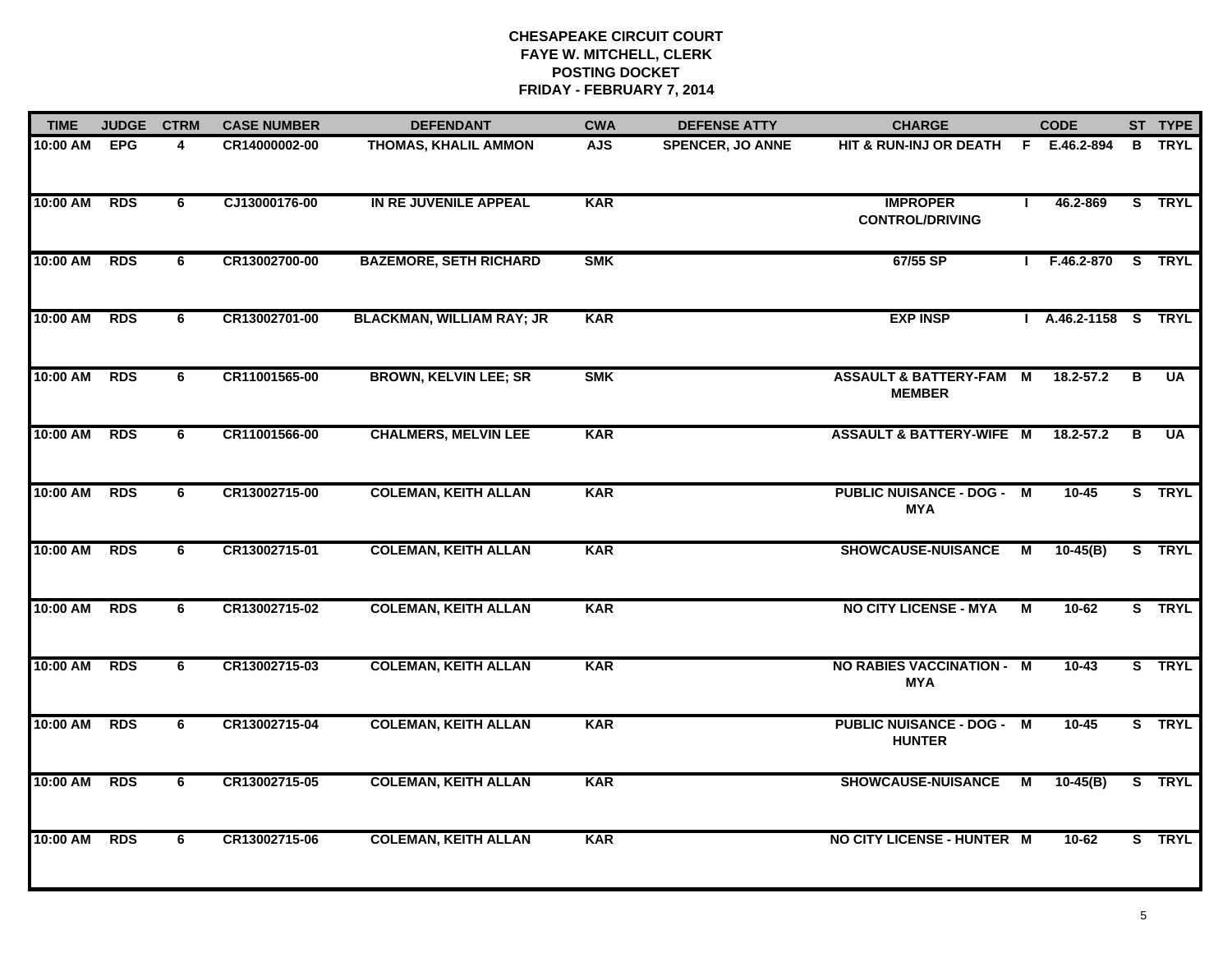| <b>TIME</b> | <b>JUDGE</b> | <b>CTRM</b> | <b>CASE NUMBER</b> | <b>DEFENDANT</b>                  | <b>CWA</b> | <b>DEFENSE ATTY</b>     | <b>CHARGE</b>                                     |    | <b>CODE</b>       |                         | ST TYPE       |
|-------------|--------------|-------------|--------------------|-----------------------------------|------------|-------------------------|---------------------------------------------------|----|-------------------|-------------------------|---------------|
| 10:00 AM    | <b>RDS</b>   | 6           | CR13002715-07      | <b>COLEMAN, KEITH ALLAN</b>       | <b>KAR</b> |                         | <b>NO RABIES VACCINATION - M</b><br><b>HUNTER</b> |    | $10 - 43$         | s                       | <b>TRYL</b>   |
| 10:00 AM    | <b>RDS</b>   | 6           | CR13000314-00      | <b>CROWE, FRANK B</b>             | <b>KAR</b> | <b>STELLATE, MARIO</b>  | <b>POSS OF MARIJUANA</b>                          |    | M 18.2-250.1      |                         | <b>B</b> TRYL |
| 10:00 AM    | <b>RDS</b>   | 6           | CR13000314-01      | <b>CROWE, FRANK B</b>             | <b>KAR</b> | <b>STELLATE, MARIO</b>  | DUI-                                              |    | M A.18.2-266      |                         | <b>B</b> TRYL |
| 10:00 AM    | <b>RDS</b>   | 6           | CR13001186-00      | <b>CUFFEE, JOSHUA</b>             | <b>KAR</b> |                         | <b>POSS MARIJUANA</b>                             | М  | 18.2-250.1        | <b>S</b>                | <b>DD</b>     |
| 10:00 AM    | <b>RDS</b>   | 6           | CR13001764-00      | <b>DARIEN, NADINE</b>             | <b>SMK</b> |                         | <b>OPERATE</b><br><b>BUSINESS/RESIDENTIAL</b>     | М  | 20-202            |                         | S TRYL        |
| 10:00 AM    | <b>RDS</b>   | 6           | CR13002673-00      | <b>DAVIS, CLIFTON SIDNEY</b>      | <b>SMK</b> |                         | 79/55 SP                                          | л. | $C.46.2 - 870$    |                         | S TRYL        |
| 10:00 AM    | <b>RDS</b>   | 6           | CR13002704-00      | <b>GRIESE, CHANDLER M</b>         | <b>KAR</b> |                         | <b>DEFECTIVE EQUIPMENT</b>                        |    | 46.2-1003         |                         | S TRYL        |
| 10:00 AM    | <b>RDS</b>   | 6           | CR13002705-00      | <b>HARRELL, DAVID J</b>           | <b>KAR</b> |                         | 44/35 SP                                          | Т. | 46.2-878.1 S TRYL |                         |               |
| 10:00 AM    | <b>RDS</b>   | 6           | CR13002555-00      | <b>LACEY, RAHEEM LORINZO</b>      | <b>SMK</b> | O'MARA, B               | <b>POSS OF MARIJUANA</b>                          | М  | 18.2-250.1        |                         | S TRYL        |
| 10:00 AM    | <b>RDS</b>   | 6           | CR12003186-01      | <b>LANGFORD, DONNELL EMANUEL</b>  | <b>SMK</b> | Reveley, H. K.; Jr.     | <b>CONTEMPT FTC-ASAP</b>                          | M  | 18.2-456          |                         | <b>B</b> ASAP |
| 10:00 AM    | <b>RDS</b>   | 6           | CR11001470-00      | <b>LATHAM, THOMAS JAMES</b>       | <b>SMK</b> | <b>SLAVEN, RONALD</b>   | <b>ASSAULT &amp; BATTER-</b><br><b>FAMILY</b>     | М  | $18.2 - 57.2$     | $\overline{\mathbf{B}}$ | <b>UA</b>     |
| 10:00 AM    | <b>RDS</b>   | 6           | CR12002504-00      | <b>LAWRENCE, TAMEKA</b>           | <b>SMK</b> | Taylor, Matthew T.; Sr. | <b>POSSESSION OF</b><br><b>MARIJUANA</b>          |    | M 18.2-250.1      |                         | C BOND        |
| 10:00 AM    | <b>RDS</b>   | 6           | CR13002727-00      | <b>MARTIN, PAUL SYLVESTER; JR</b> | <b>SMK</b> | <b>TITTER, JENNIFER</b> | <b>ELUDE</b>                                      | M  | 46.2-817A         |                         | <b>B</b> TRYL |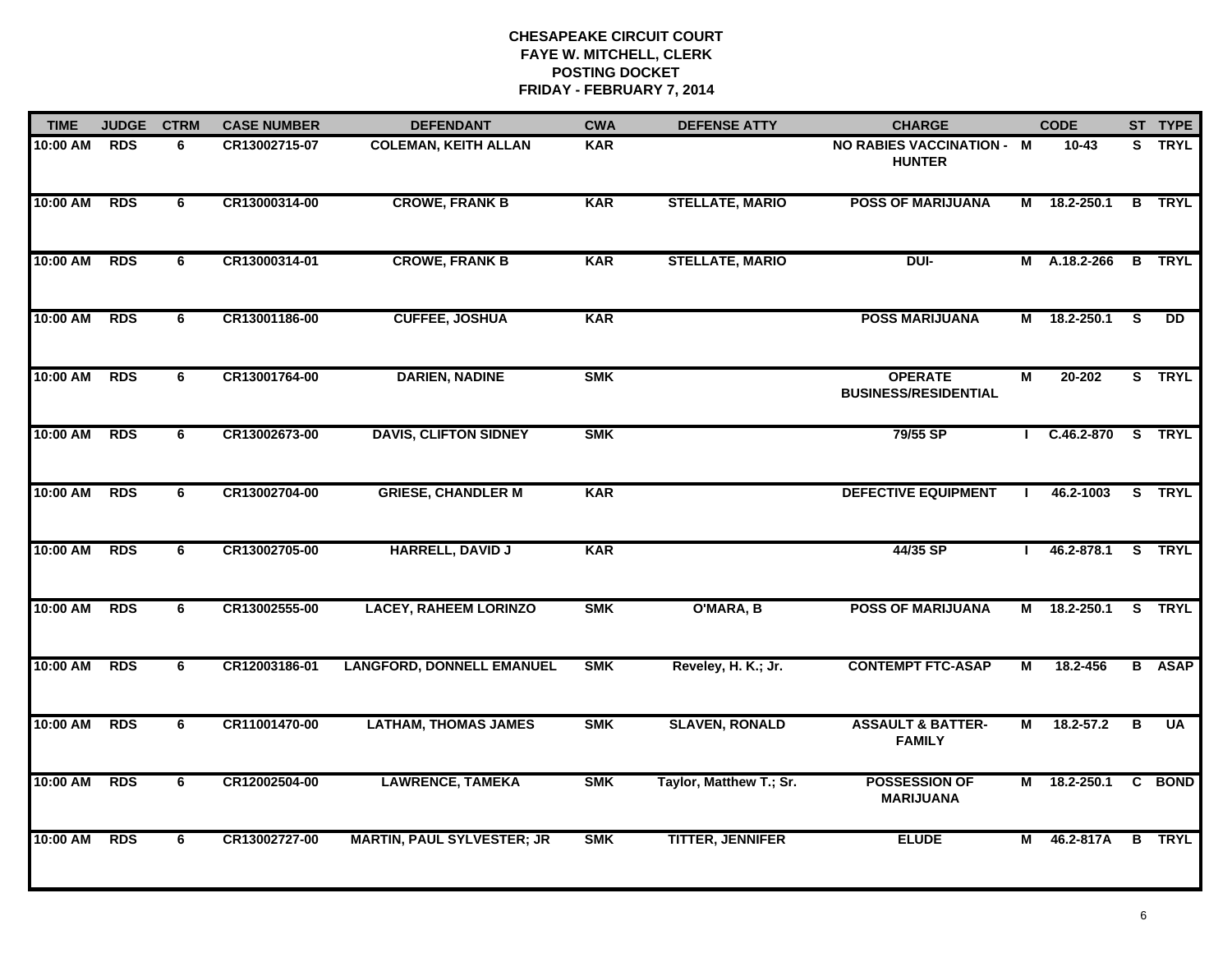| <b>TIME</b> | <b>JUDGE</b> | <b>CTRM</b>    | <b>CASE NUMBER</b> | <b>DEFENDANT</b>                  | <b>CWA</b> | <b>DEFENSE ATTY</b>         | <b>CHARGE</b>                                   |                         | <b>CODE</b>  |                | ST TYPE       |
|-------------|--------------|----------------|--------------------|-----------------------------------|------------|-----------------------------|-------------------------------------------------|-------------------------|--------------|----------------|---------------|
| 10:00 AM    | <b>RDS</b>   | 6              | CR13002727-01      | <b>MARTIN, PAUL SYLVESTER; JR</b> | <b>SMK</b> | <b>TITTER, JENNIFER</b>     | <b>CAPIAS: FTA</b>                              | М                       | 18.2-456     |                | C TRYL        |
| 10:00 AM    | <b>RDS</b>   | 6              | CR13002727-02      | <b>MARTIN, PAUL SYLVESTER; JR</b> | <b>SMK</b> | <b>TITTER, JENNIFER</b>     | SUSP O/L-3RD                                    |                         | M B.46.2-301 | $\overline{B}$ | <b>TRYL</b>   |
| 10:00 AM    | <b>RDS</b>   | 6              | CR13002719-00      | <b>MEDARD, REGINALD</b>           | <b>KAR</b> |                             | <b>VIOL CITY NOISE</b><br><b>ORDINANCE</b>      | $\overline{M}$          | 26-124       |                | S TRYL        |
| 10:00 AM    | <b>RDS</b>   | 6              | CR13002402-00      | <b>ODIETUS, JULIA MAETREL</b>     | <b>SMK</b> | <b>ROGERS, DANIEL</b>       | <b>ASSAULT &amp; BATTER</b>                     | М                       | $18.2 - 57$  |                | <b>B</b> TRYL |
| 10:00 AM    | <b>RDS</b>   | 6              | CR13002694-00      | <b>SCHLEEPER, RYAN EDWARD</b>     | <b>SMK</b> |                             | <b>DRUNK IN PUBLIC</b>                          | M                       | 46-157       |                | <b>B</b> TRYL |
| 10:00 AM    | <b>RDS</b>   | 6              | CR13002694-01      | <b>SCHLEEPER, RYAN EDWARD</b>     | <b>SMK</b> | Matheny, Amina              | <b>UNDERAGE POSS ALCOHOL M</b>                  |                         | 4.1-305      |                | <b>B</b> TRYL |
| 10:00 AM    | <b>RDS</b>   | 6              | CR13002694-02      | <b>SCHLEEPER, RYAN EDWARD</b>     | <b>SMK</b> | Matheny, Amina              | <b>POSS MARIJUANA</b>                           | М                       | 18.2-250.1   | B              | <b>TRYL</b>   |
| 10:00 AM    | <b>RDS</b>   | 6              | CR13002710-00      | <b>STAGG, ELEY ROMAN; III</b>     | <b>KAR</b> | <b>MATHENY, AMINA</b>       | <b>FAIL STOP/YIELD ENTERING I</b><br><b>HWY</b> |                         | 46.2-821     |                | S TRYL        |
| 10:00 AM    | <b>RDS</b>   | 6              | CR13002710-01      | <b>STAGG, ELEY ROMAN; III</b>     | <b>KAR</b> | <b>MATHENY, AMINA</b>       | <b>SUSPD O/L</b>                                | м                       | B.46.2-301   |                | S TRYL        |
| 10:00 AM    | <b>RDS</b>   | 6              | CR13000590-00      | <b>STEPHENS, DEVON D</b>          | <b>SMK</b> | <b>JOHNSON, STEPHANIE</b>   | SUSP O/L-3RD                                    | M                       | B.46.2-301   |                | <b>B</b> TRYL |
| 10:00 AM    | <b>RDS</b>   | 6              | CR13000590-01      | <b>STEPHENS, DEVON D</b>          | <b>SMK</b> | <b>JOHNSON, STEPHANIE G</b> | <b>FAIL TO APPEAR;</b><br><b>CONTEMPT</b>       | М                       | 18.2-456     |                | C TRYL        |
| 10:00 AM    | <b>RDS</b>   | $\overline{6}$ | CR13000590-02      | <b>STEPHENS, DEVON D</b>          | <b>SMK</b> | <b>JOHNSON, STEPHANIE G</b> | <b>CONTEMPT FTA-TRIAL</b>                       | $\overline{\mathsf{M}}$ | 18.2-456     | $\overline{c}$ | <b>TRYL</b>   |
| 10:00 AM    | <b>RDS</b>   | 6              | CR13002637-00      | <b>STUCKEY, JENNIFER LYNN</b>     | <b>KAR</b> | <b>MATHENEY, A</b>          | <b>DUI 2ND</b>                                  |                         | M B.18.2-266 |                | <b>B</b> TRYL |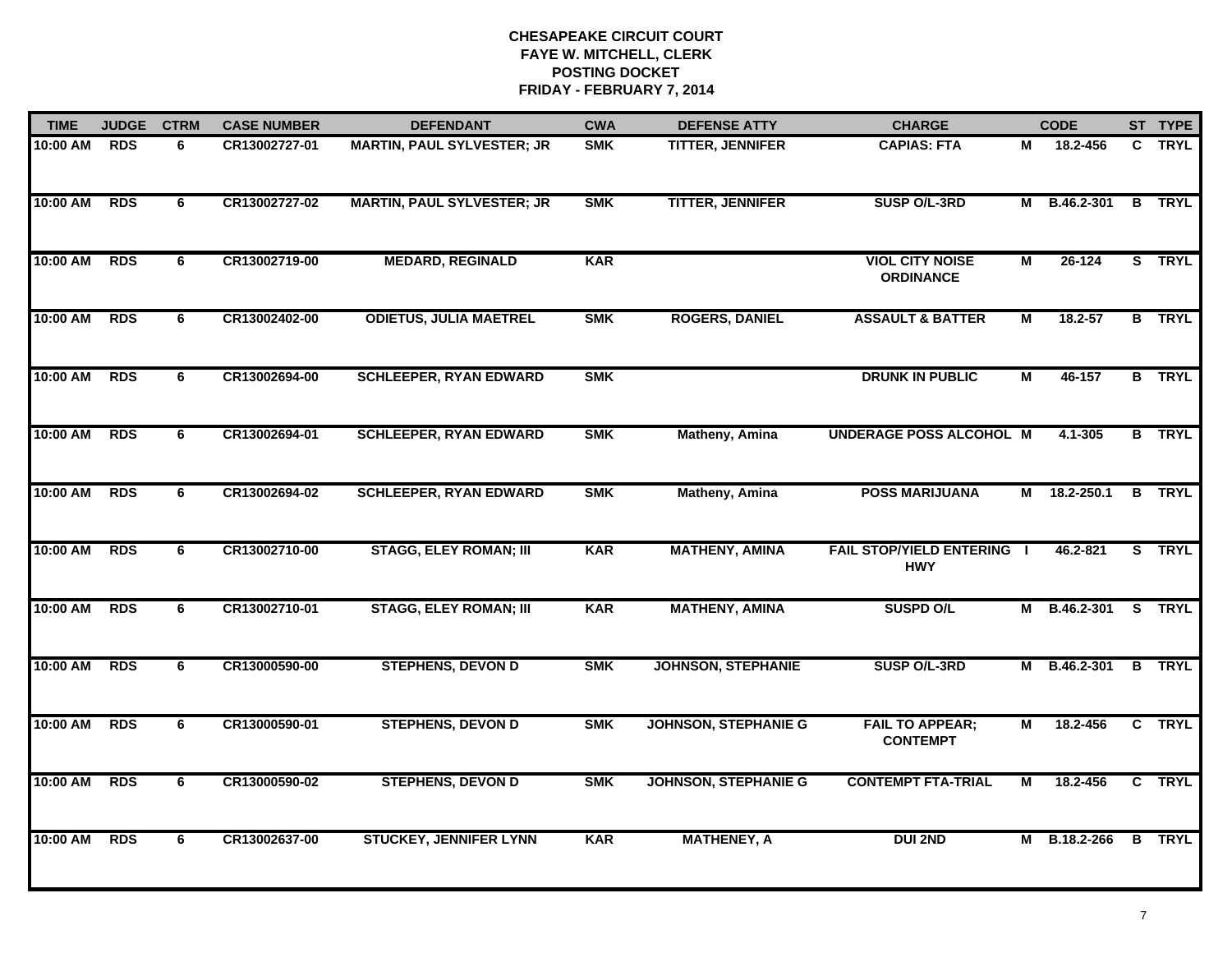| <b>TIME</b> | <b>JUDGE</b> | <b>CTRM</b> | <b>CASE NUMBER</b> | <b>DEFENDANT</b>              | <b>CWA</b> | <b>DEFENSE ATTY</b>      | <b>CHARGE</b>                                     |   | <b>CODE</b> | <b>ST</b> | <b>TYPE</b> |
|-------------|--------------|-------------|--------------------|-------------------------------|------------|--------------------------|---------------------------------------------------|---|-------------|-----------|-------------|
| 10:00 AM    | <b>RDS</b>   | 6           | CR13002728-00      | <b>TETLAK, JOHN F</b>         | <b>KAR</b> |                          | 68/55 SP                                          |   | F.46.2-870  | S.        | <b>TRYL</b> |
| 10:00 AM    | <b>RDS</b>   | 6           | CR13002728-01      | <b>TETLAK, JOHN F</b>         | <b>KAR</b> |                          | <b>NO SEAT BELT</b>                               |   | 46.2-1094   | S.        | <b>TRYL</b> |
| 10:00 AM    | <b>RDS</b>   | 6           | CR13002239-00      | <b>TRUMBLE, HAROLD C; III</b> | <b>SMK</b> | <b>ORTIZ, KATHLEEN A</b> | <b>FAIL TO STOP/ ELUDE</b><br><b>POLICE</b>       | M | 46.2-817A   | S.        | <b>TRYL</b> |
| 10:00 AM    | <b>RDS</b>   | 6           | CR13002239-01      | TRUMBLE, HAROLD C; III        | <b>SMK</b> | <b>ORTIZ, KATHLEEN A</b> | <b>FOLLOW TOO CLOSE</b>                           |   | 46.2-816    | S.        | <b>TRYL</b> |
| 10:00 AM    | <b>RDS</b>   | 6.          | CR13002239-02      | <b>TRUMBLE, HAROLD C; III</b> | <b>SMK</b> | <b>ORTIZ, KATHLEEN A</b> | <b>SUSP O/L</b>                                   | м | B.46.2-301  | S.        | <b>TRYL</b> |
| 10:00 AM    | <b>RDS</b>   | 6           | CR13002611-00      | <b>WILLIAMS, PHONTA LEE</b>   | <b>SMK</b> | <b>MILLER, DANIEL J</b>  | ASSAULT & BATTERY-WIFE M                          |   | 18.2-57.2   | B         | <b>TRYL</b> |
| 10:00 AM    | <b>RDS</b>   | 6           | CR14000215-00      | <b>WILLIAMS, PHONTA LEE</b>   | <b>SMK</b> |                          | <b>ASSAULT &amp; BATTERY-FAM</b><br><b>MEMBER</b> | M | 18.2-57.2   | B         | <b>TRYL</b> |